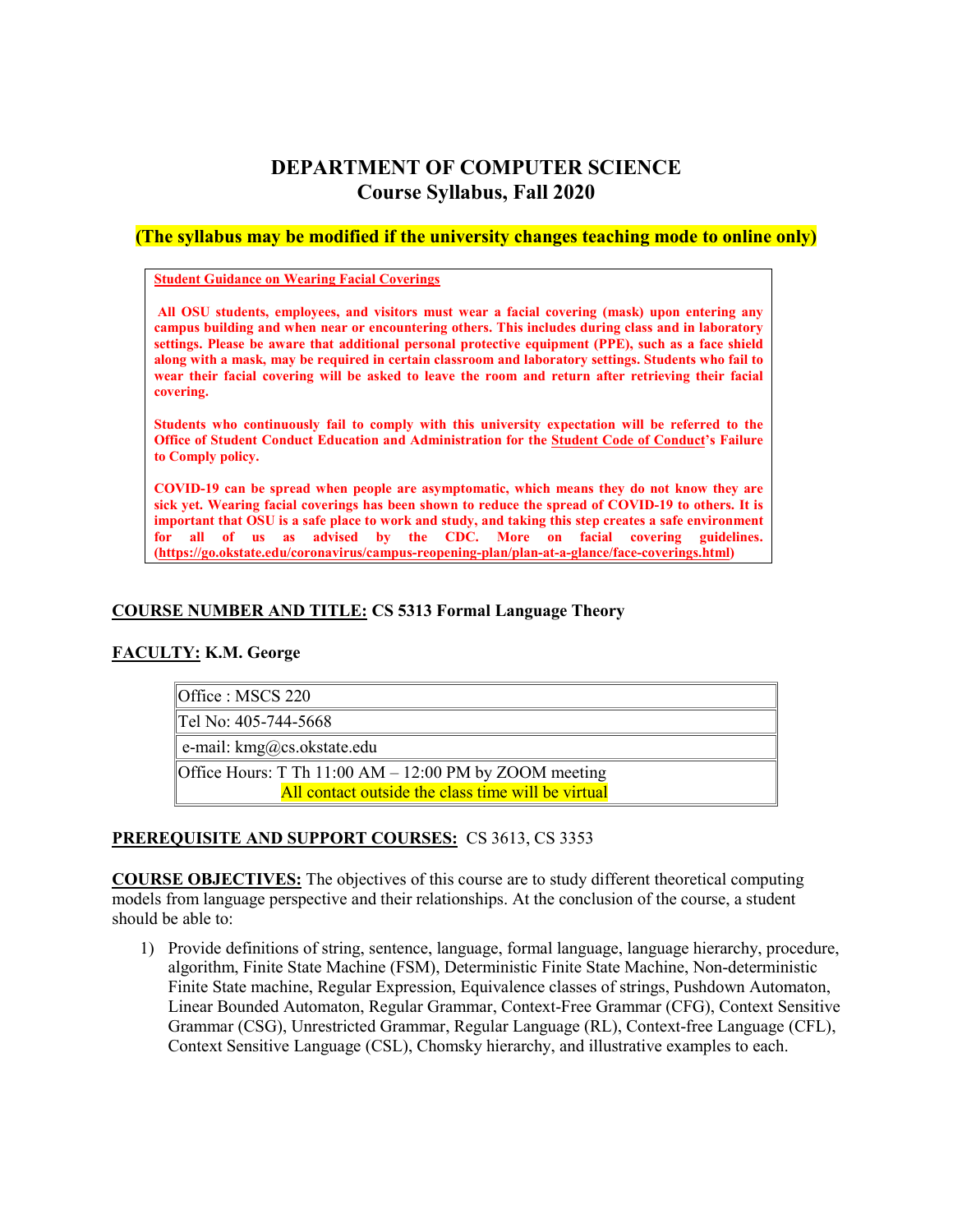- 2) List the models that define regular languages. Given a language representation in one model, derive the representations in equivalent models. Determine if a given language is regular or not using known results related to regular languages.
- 3) Select generalizations of FSMs.
- 4) Define ambiguity of context free grammar and context-free language. Show ambiguity of CFGs.
- 5) List the models defining Context-free Languages (CFLs) and prove their equivalence.
- 6) List the decidability properties of languages and grammars.
- 7) Define the normal forms for Context-free Grammars. Convert a grammar to a specified normal form.
- 8) Give examples of languages in each class of the Chomsky hierarchy.

# **BRIEF COURSE OUTLINE:**

As CS 3613 is prerequisite for this course, exposure to all the materials covered in this course will be assumed. Approximately the following topics will be covered (not necessarily in that order) at varying levels of depth:

Finite automata, regular expressions, linear grammars, context-free grammars, normal forms, closure properties, PDA, Chomsky hierarchy, context-sensitive grammars. Knowledge of finite automata and regular expressions will be assumed.

Homework and programming assignments will be posted on canvas. Approximately 8 homework assignments and two programming assignments are planned. Midterm will be posted at 9:30 AM on the exam date on canvas. Completed exam must be submitted back through canvas at the conclusion of the prescribed time period beginning from 10:30AM.

| Week/Module     | <b>Topic</b>                                                |
|-----------------|-------------------------------------------------------------|
| Weeks 1-2       | <b>Finite State Machines - DFSM and NDFSM,</b><br>$\bullet$ |
|                 | <b>Equivalence of DFSMs and NDFSMs, FSMs as</b>             |
| Modules 0 - 1   | algorithms and interpreters                                 |
|                 | <b>Programming assignment 1</b><br>$\bullet$                |
| <b>Week 3-4</b> | <b>State Minimization, Regular expressions (RE),</b>        |
|                 | <b>Equivalence of RE and FSM, Pumping Lemma, Closure</b>    |
| Module 2-3      | properties of regular languages                             |
|                 | <b>Week 4, Monday, September 7 is university holiday</b>    |
|                 | Homework assignments 1 - 2<br>٠                             |
| Week 5          | <b>Transducers and Hidden Markov Model</b><br>$\bullet$     |
| <b>Module 4</b> | Homework assignment 3<br>$\bullet$                          |
| Week 6          | <b>Context-free grammars and languages</b><br>$\bullet$     |
| <b>Module 5</b> | Homework assignment 4<br>$\bullet$                          |
| Week 7          | <b>Context-free grammars continued</b><br>$\bullet$         |
| <b>Module 6</b> | Homework assignment 5<br>٠                                  |
| Week 8          | <b>Review for Midterm</b><br>$\bullet$                      |
|                 | Midterm exam will be posted at 9:30AM, Friday on<br>٠       |

Following is an approximate target schedule: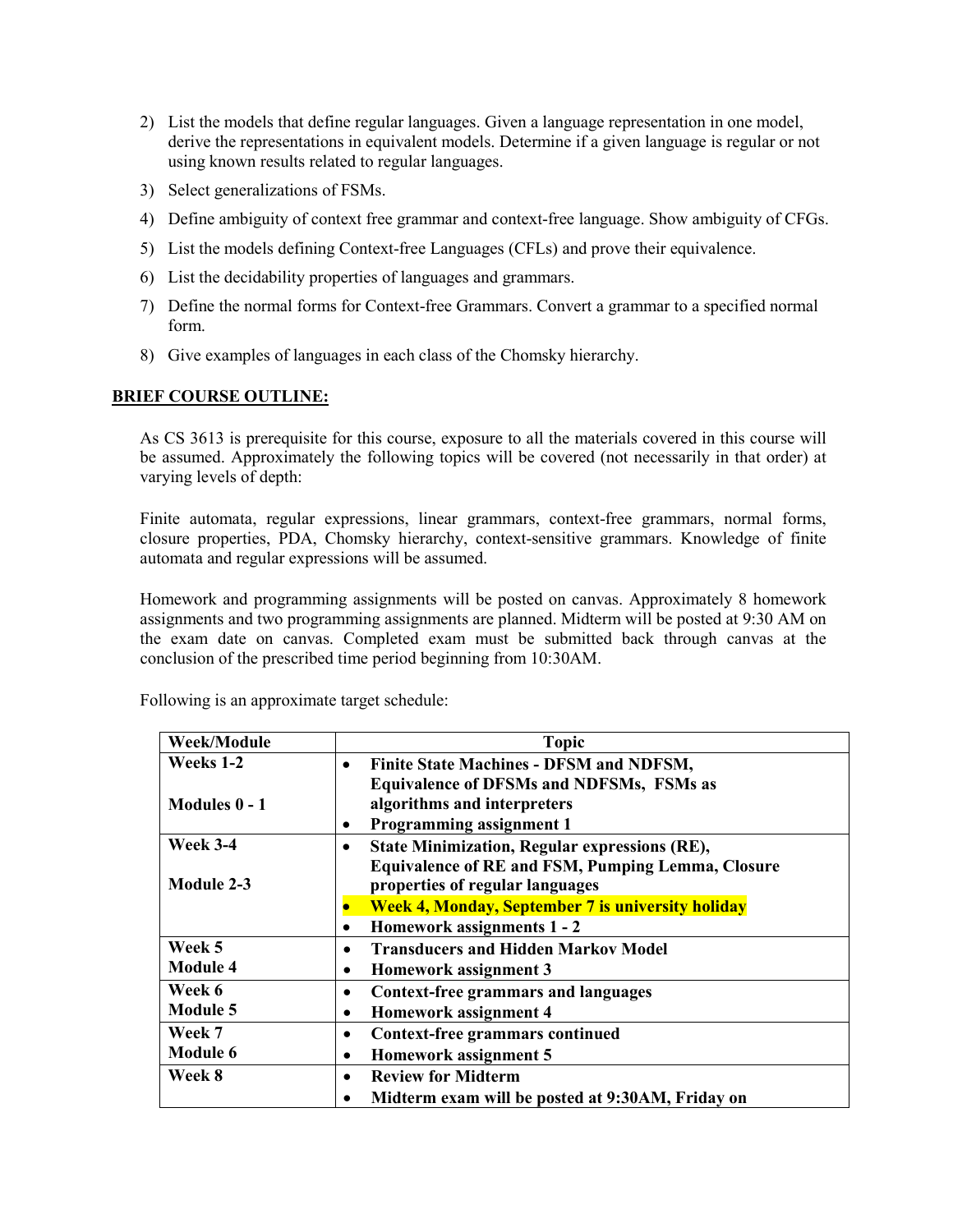| <b>Modules 0-6</b> | canvas. Completed exams are due in one hour via        |
|--------------------|--------------------------------------------------------|
|                    | canvas.                                                |
| Week 9             | <b>Normal Forms</b><br>٠                               |
| <b>Module 7</b>    | <b>Programming Assignment 2</b><br>٠                   |
| <b>Week 10-11</b>  | <b>PDA</b><br>$\bullet$                                |
| Module 8           | Homework assignment 6<br>٠                             |
| <b>Week 12-13</b>  | <b>CFL and NonCFL, Decision problems</b><br>$\bullet$  |
| <b>Module 9</b>    | <b>Homework Assignment 7</b><br>٠                      |
| Week 14            | Chomsky hierarchy, context-sensitive grammars and<br>٠ |
|                    | languages                                              |
| Module 10          | <b>Homework assignment 8</b><br>٠                      |
| <b>Week 15</b>     | <b>No classes</b>                                      |
|                    |                                                        |
| Week 16            | <b>Review</b>                                          |
|                    |                                                        |
| Week 17            | Final exam at scheduled time proctored by Examity<br>٠ |
|                    |                                                        |

# **STYLE/MODE OF TEACHING:**

The class delivery mode will be blended hybrid. That means, every student will attend the class in person once a week. In-class lectures will be recorded and posted on canvas. Students not attending the class on a given day needs to watch the recordings. Questions can be asked via e-mail or canvas discussion facility.

Power point slides has been posted on canvas every related to the topics to be covered during the semester. It will be the responsibility of each student to study the posted notes and ask questions using discussion or e-mail. If oral explanation is required, a zoom meeting will be scheduled.

# **EXAMS:**

| Midterm exam (At the end of the $8th$ week) | $\parallel$ 20 points |
|---------------------------------------------|-----------------------|
| $\parallel$ Final exam (scheduled time)     | $\parallel$ 30 points |

# **ASSIGNMENTS:**

| Home work problems      | $\parallel$ 30 points |
|-------------------------|-----------------------|
| Programming assignments | $\ 20\ $ points       |

# **GRADING PROCEDURE:**

Grades will be assigned on the basis of a percentage of total points as follows:

| RANGE of POINTS | LETTER GRADE |
|-----------------|--------------|
| 90% and above   |              |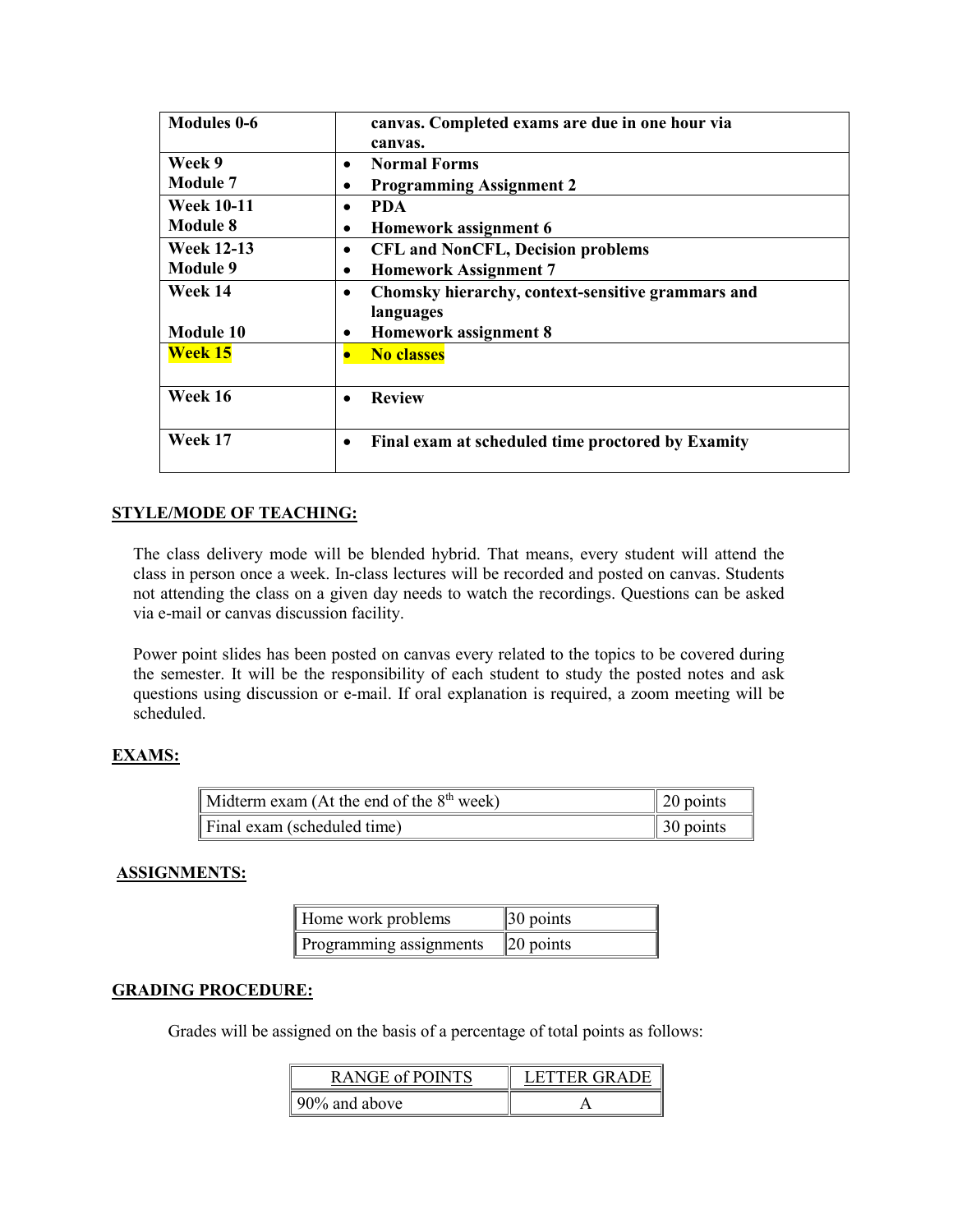| at least 80% but below 90%       |  |
|----------------------------------|--|
| at least 70% but below 80%       |  |
| at least $60\%$ but below $70\%$ |  |
| below $60\%$                     |  |

**For programming assignments, source code and required data files must be uploaded to the departmental computer 'csx' using handin. Any program that does not run on csx will be given '0' point credit. All students have accounts in csx. It is the responsibility of every student to make sure the programs compile and run correctly in csx.**

# **IMPORTANT NOTE:**

Make-up exams will not be given except in documented emergency situations. All assignments - homework assignments and programming assignments - are due at the specified time. Late homework solution will not be accepted except in cases of verifiable, documented emergency. Method of programming assignment submission is "handin". Everyone is required to use the departmental computers for programming assignments. While I will make every effort to answer e-mails in a timely manner, it cannot be guaranteed. While you are encouraged to ask questions, do not ask anyone to do home work problems or to debug programs for you. The objective of questions must be to understand problems, concepts, or proofs. Do not copy solutions from the internet, it will be considered cheating and will be given specified penalty.

# **POLICY ON ATTENDANCE:**

**This is a blended hybrid section. Attendance on the assigned date is strongly encouraged. Attendance will not affect the grade in any way.**

# **TEXT MATERIALS:**

**Required text:**

**Rich, Elaine, Automata, Computability and Complexity Theory and Applications, Pearson Prentice Hall, 2008.**

**Other reference books:**

**John E. Hopcraft, Rajeev Motwani, and Jeffrey D. Ullman, Introduction to Automata Theory, Languages, and Computation, Third Edition, Addison-Wesley Publishing Company, 2006.**

**Alfred V. Aho and Jeffrey D. Ullman, The Theory of Parsing, Translation, and Compiling, Volume I, Prentice Hall, 1979.**

# **DROP AND ADD POLICY:**

**University policy will be followed; please check the University calendar.**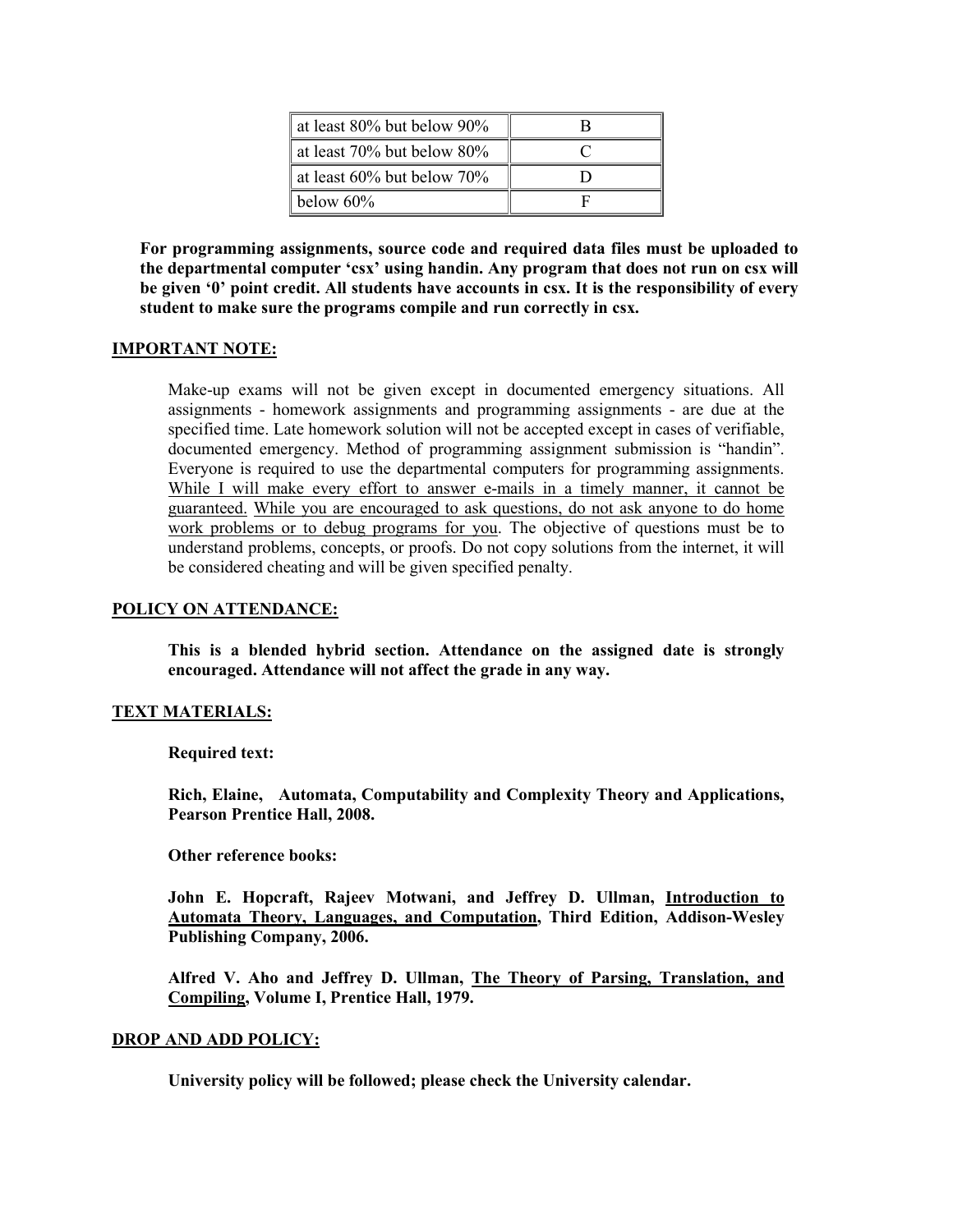# **ACADEMIC DISHONESTY:**

**Any student who cheats on an assignment, or an exam will receive an "F" in the course; furthermore, I will recommend that the University carry out the strongest disciplinary action possible under the circumstances. Cheating can be in the form of (1) giving unauthorized assistance to others, or (2) receiving unauthorized assistance from others, or (3) copying solutions from the Internet. You are encouraged to discuss concepts and ideas with others. However you are required to submit your own solutions. Common solutions will be plagiarism.**

# **SYLLABUS ATTACHMENT:**

[https://academicaffairs.okstate.edu/content/resources-faculty-staff.](https://academicaffairs.okstate.edu/content/resources-faculty-staff) Go to the bottom of the page. A copy is also attached.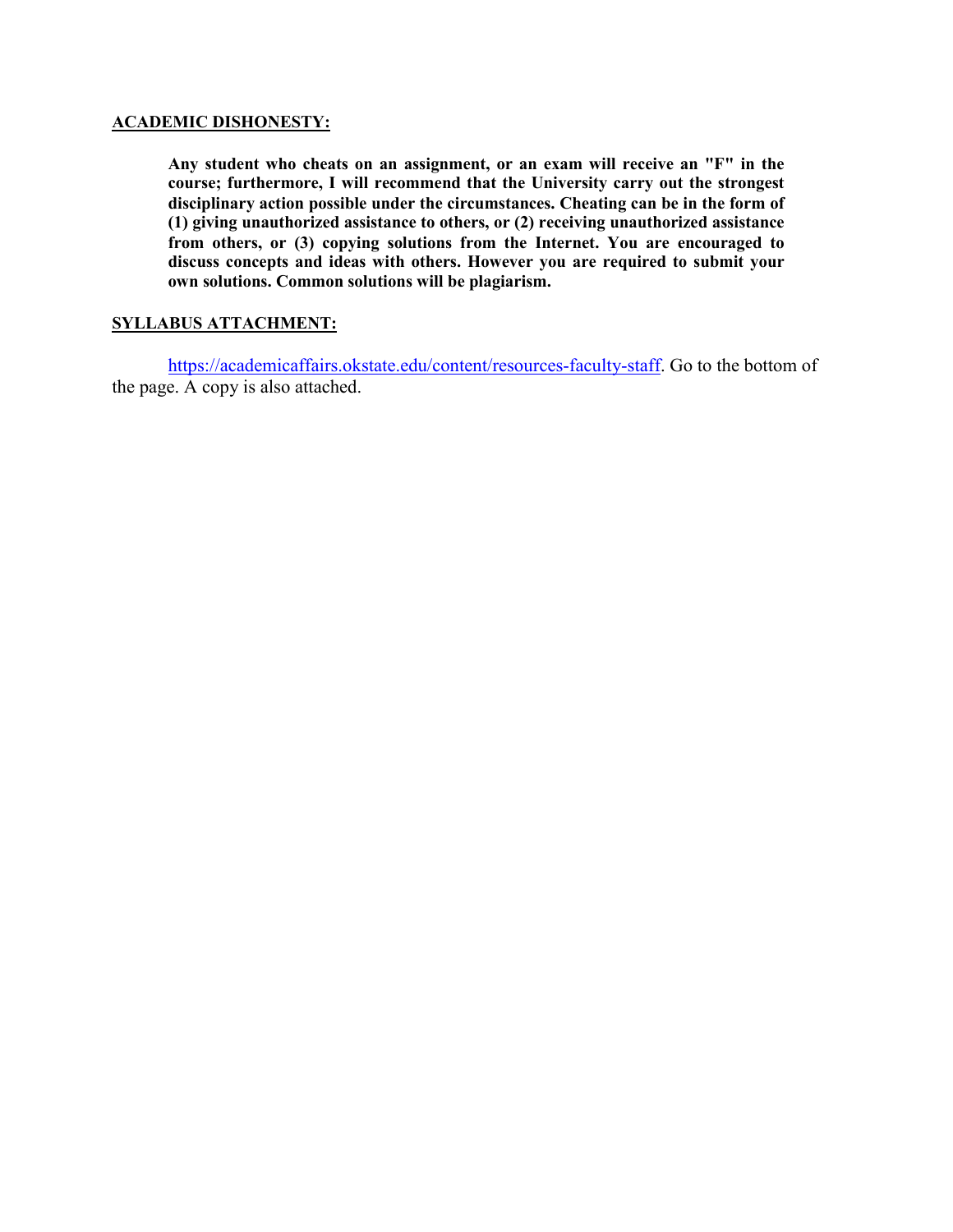

# **OKLAHOMA STATE UNIVERSITY SYLLABUS ATTACHMENT**

# **FALL 2020**

**[http://academicaffairs.okstate.edu](http://academicaffairs.okstate.edu/)**

#### **Student Guidance on Wearing Facial Coverings**

**All OSU students, employees, and visitors must wear a facial covering (mask) upon entering any campus building and when near or encountering others. This includes during class and in laboratory settings. Please be aware that additional personal protective equipment (PPE), such as a face shield along with a mask, may be required in certain classroom and laboratory settings. Students who fail to wear their facial covering will be asked to leave the room and return after retrieving their facial covering.**

**Students who continuously fail to comply with this university expectation will be referred to the Office of Student Conduct Education and Administration for the [Student Code of Conduct'](https://studentconduct.okstate.edu/code)s Failure to Comply policy.** 

**COVID-19 can be spread when people are asymptomatic, which means they do not know they are sick yet. Wearing facial coverings has been shown to reduce the spread of COVID-19 to others. It is important that OSU is a safe place to work and study, and taking this step creates a safe environment for all of us as advised by the CDC. More on facial covering guidelines. [\(https://go.okstate.edu/coronavirus/campus-reopening-plan/plan-at-a-glance/face-coverings.html\)](https://go.okstate.edu/coronavirus/campus-reopening-plan/plan-at-a-glance/face-coverings.html)** 

#### ନ୍ଦ୍ରତଃ

**Your success as a student is our top priority so the following information is provided to answer questions most often asked by students. Be assured the OSU faculty and staff want you to be successful in your educational pursuits. If you have questions or concerns, please be sure to seek help EARLY! We are here to assist you.** 

#### $90C$

#### **COVID-19 UPDATES**

# **<https://go.okstate.edu/coronavirus/>**

Please visit this webpage for information regarding the university's response to the COVID-19 pandemic, answers to frequently asked questions, and other important updates.

#### **IMPORTANT DATES**

| Last day to add a class (without instructor permission)   |                       | 08/24/2020 |
|-----------------------------------------------------------|-----------------------|------------|
| Last day to drop a class with no grade and 100% refund    |                       | 08/24/2020 |
| Last day to add a class (requires instructor $\&$ advisor |                       |            |
| permission)                                               |                       | 08/28/2020 |
| Last day to drop a class or withdraw from the University  |                       |            |
| with no grade and receive a partial refund                |                       | 08/28/2020 |
| Last day to post 6 week grades                            |                       | 09/30/2020 |
| Last day to file graduation application (for name to      |                       | 11/02/2020 |
| appear in Fall Commencement program)                      |                       |            |
| Last day to drop a class or withdraw from the University  |                       |            |
| with an automatic "W"                                     |                       | 11/06/2020 |
| Last day to request to drop a class with an assigned      |                       |            |
| grade of "W" or "F" (requires instructor                  |                       |            |
| & advisor permission)                                     |                       | 11/20/2020 |
| Last day to withdraw from the University                  |                       |            |
| with an assigned grade of "W" or "F"                      |                       | 11/20/2020 |
| Pre-Finals Week                                           | 11/30/2020-12/04/2020 |            |
| Final examinations                                        | 12/07/2020-12/11/2020 |            |
| Final grades due from faculty                             |                       | 12/16/2020 |

*Note: Outreach, Internet, and short courses have unique drop/add and refund deadlines; lookup the specific deadlines for these courses on the Short, Internet, and Outreach Class Schedules page of the Registrar's website <http://registrar.okstate.edu/SIO-Schedule>*.

#### **Fall Semester Holidays**

| University Holiday   | 09/07/2020            |
|----------------------|-----------------------|
| Student's Fall Break | 11/23/2020-11/25/2020 |
| University Holiday   | 11/26/2020-11/27/2020 |

# **DROPPING A COURSE AND WITHDRAWING FROM THE UNIVERSITY**, students often confuse these terms.

**Dropping a Course** refers to the dropping of one or more classes while remaining enrolled in at least one other OSU course for a given semester. Drop and refund deadlines can be found within th[e Academic](https://registrar.okstate.edu/academic_calendar/)  [Calendar.](https://registrar.okstate.edu/academic_calendar/) Summer courses and other short courses that vary from the standard 16-week semester follow proportionate drop and refund periods.

**Withdrawing** from the university means dropping *all* courses and you *are no longer enrolled for the current semester*. The withdrawal process is initiated with your academic advisor. Withdrawal deadlines can be found within the **Academic Calendar**. Withdrawal deadlines involving summer courses and other short courses that vary from the standard 16-week semester follow proportionate withdrawal periods.

Exceptions to the deadlines above may only be considered by petition due to documented extraordinary circumstances and committee approval. The Retroactive Drop/Withdraw and Refund of Tuition and Fees Petition is available on the Academic Affairs' website: *[http://academicaffairs.okstate.edu/content/adding-dropping-and](http://academicaffairs.okstate.edu/content/adding-dropping-and-withdrawing-courses)[withdrawing-courses.](http://academicaffairs.okstate.edu/content/adding-dropping-and-withdrawing-courses)*

#### **ALERTS AND RESCHEDULING**

If the OSU campus officially closes due to inclement weather or other emergencies, alerts are provided to local news media and posted on the OSU website. Missed exams, classes, or assignments may be rescheduled at times outside the normal meeting schedule. If valid, documented circumstances prohibit students from attending the rescheduled classes, instructors should provide reasonable alternative means for makeup.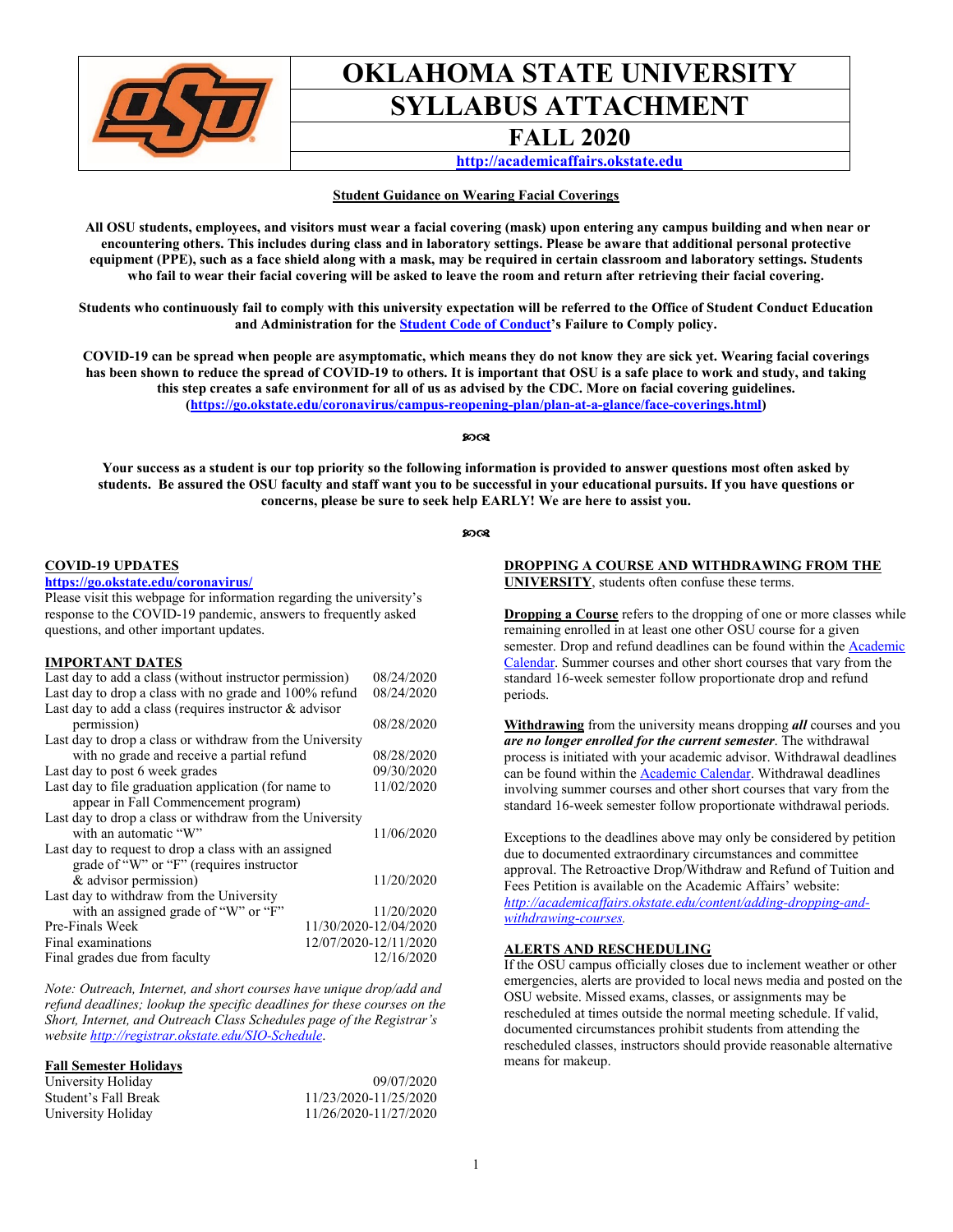# **[ACADEMIC INTEGRITY](http://academicintegrity.okstate.edu/)**

101 Whitehurst/405-744-562[7/http://academicintegrity.okstate.edu](http://academicintegrity.okstate.edu/) OSU is committed to maintaining the highest standards of integrity and ethical conduct. This level of ethical behavior and integrity will be maintained in this course. Participating in a behavior that violates academic integrity (e.g., unauthorized collaboration, plagiarism, multiple submissions, cheating on examinations, fabricating

information, helping another person cheat, unauthorized advance access to examinations, altering or destroying the work of others, and altering academic records) will result in an official academic sanction. Violations may subject you to disciplinary action including the following: receiving a failing grade on an assignment, examination or course, receiving a notation of a violation of academic integrity on your transcript, and being suspended from the University. Students have the right to appeal the charge.

### **COPYRIGHT & FAIR USE POLICY OF COURSE MATERIALS**

Course materials may not be published, leased, sold to others, or used for any purpose other than appropriate OSU-related individual or group study without the written permission of the faculty member in charge of the course and other copyright holders. This paragraph grants you a limited license giving you access to materials for this course, including PowerPoint slides, audio/video recordings, written, or other materials, for appropriate OSU-related educational use only. Lectures should not be recorded without permission from the faculty member and must not be further disseminated or shared. Assignments, quizzes, and exams (individual questions or in its entirety) should not be uploaded to websites offering note-sharing, tutoring, or other academic help (free or by paid subscription).

### **CLASS PARTICIPATION**

Class participation is a critical component of learning; therefore, you are expected to participate fully in all scheduled class meetings. While no penalty may be assessed for class absences during Fall 2020, you may not be permitted to make up certain class activities if absent. If you are ill, you should stay home. If you are required to participate in official university-sponsored activities or military training, you should receive an excused absence unless the written course attendance policy indicates otherwise. If you will be absent from class for sponsored activities, you must provide prior notification of the planned absence to the instructor. You may be required to submit assignments or take examinations before the planned absence.

### **COURSE SCHEDULE ADJUSTMENTS FOR FALL**

Courses that usually meet for 50 minute class periods (e.g. Monday, Wednesday, and Friday classes) have been shortened by 5 minutes per class meeting to allow more travel time for students and faculty between classes. Instructors will be expected to provide additional assignments or instruction to make up the contact time for these courses to ensure classes meet the required semester credit hour standards.

### **INSTRUCTOR OFFICE HOURS**

During Fall 2020 instructors and teaching assistants shall offer office hours online. Students are asked to respect the posted virtual office hours of all instructors and teachings assistants.

# **PRE-FINALS WEEK POLICY**

Final examinations are scheduled at the end of each semester and are preceded by pre-finals week, which begins seven days prior to the first day of finals. During Fall 2020 pre-finals week, all normal class activities will continue in an online format; however, no assignment, test, or examination accounting for more than 5% of the course grade may be given; and no activity or field trip may be scheduled that conflicts with another class. This excludes makeup and laboratory examinations, out-of-class assignments (or projects) made prior to prefinals week and independent study courses. No student or campus organization may hold meetings, banquets, receptions, or may sponsor or participate in any activity, program, or related function that requires

student participation. For additional information, contact the Office of Academic Affairs, 405-744-5627, 101 Whitehurst.

### **FINAL EXAM OVERLOAD POLICY**

Final exams for Fall 2020 will be held in an online format. In the event you have three or more final exams scheduled for a single day, you are entitled to arrange with the instructor of the highest numbered course (4 digit course number) or two highest, if you have four finals on one day, to re-schedule that examination(s) at a time and place of mutual convenience during final exam week. You should submit this request in writing, with a copy of your class schedule, at least two weeks prior to the beginning of final exam week. The instructor has one week prior to the beginning of final exam week to arrange a mutually convenient time and place for administration of the final exam. After one week, if an agreement cannot be reached, take the request to the department head.

# **INFORMATION TECHNOLOGY**

**Student Email -** OSU uses your OKSTATE.EDU email address as a primary form of communication. Students are expected to check their OSU email on a frequent and consistent basis to remain informed of their official university business. If you do not use the OSU email system you must redirect your okstate.edu email using the Orange-Key System (www.okey.okstate.edu). Failure to maintain an accurate email address may result in missed or lost university communications. For email assistance contact the IT Helpdesk at 405-744-HELP (4357).

**Computer Labs -** A complete description of computer labs and hours of operations are available at their website:

*https://it.sp.okstate.edu/technologysupport/deskside/public/labs.htm.* Lab information is also available by calling the Information Technology Help Desk at 405-744-HELP (4357).

### **EQUAL OPPORTUNITY**

409 General Academic Building/405-744-7607 <https://1is2many.okstate.edu/>

OSU is committed to maintaining a learning environment that is free from discriminatory conduct based on race, color, religion, sex, sexual orientation, gender identity, national origin, disability, age or protected veteran status. OSU does not discriminate on the basis of sex in its educational programs and activities. Examples of sexual misconduct and/or sex discrimination include: sexual violence, sexual harassment, sexual assault, domestic and intimate partner violence, stalking, or gender-based discrimination. OSU encourages any student who thinks that he or she may have been a victim of sexual misconduct or sexual discrimination to immediately report the incident to the Title IX Coordinator (405-744-9153 or Deputy Title IX Coordinator (405-744- 5470). If a reporting student would like to keep the details confidential, the student may speak with staff in the Student Counseling Center (405-744-5472) or one of the University's Sexual Assault Victim Advocates (Mon-Fri 8 AM-5 PM, 405-564-2129 or 24 Hour Help Line 405-624-3020).

### **STUDENT ACCESSIBILITY SERVICES**

1202 W. Farm Rd #155/405-744-7116[/http://sds.okstate.edu/](http://sds.okstate.edu/) According to the Americans with Disabilities Act, each student with a disability is responsible for notifying the University of the disability and requesting accommodations. If you think you have a qualifying disability and need accommodations, contact the Office of Student Accessibility Services to start the registration process and to ensure timely implementation of appropriate accommodations. To receive services, you must submit appropriate documentation and complete an intake process to verify the existence of a qualified disability and identify reasonable accommodations. Faculty have an obligation to respond when they receive official notice of accommodations but are under no obligation to provide retroactive accommodations.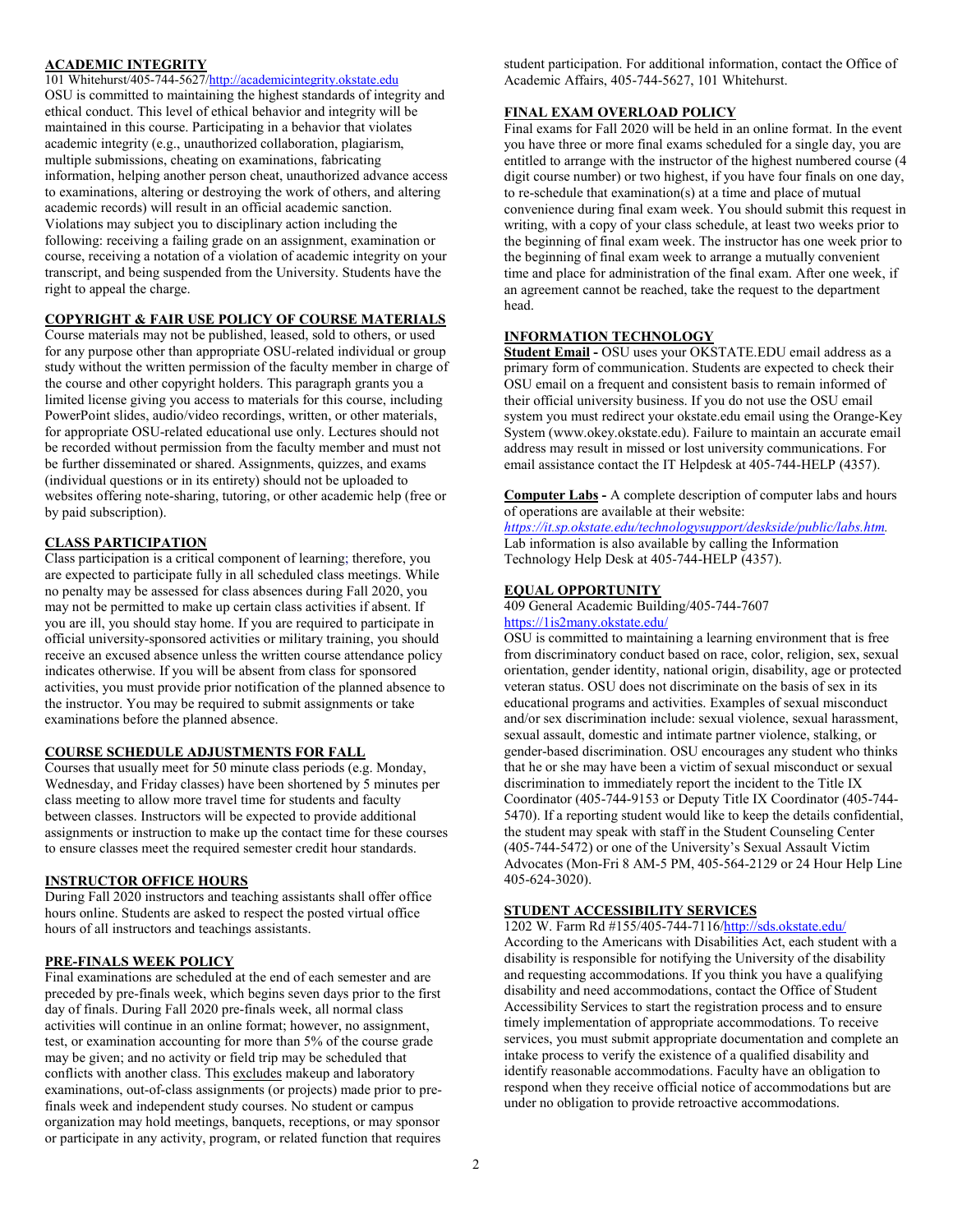# **STUDENT CONDUCT EDUCATION AND ADMINISTRATION**

328 Student Union/405-744-5470[/http://studentconduct.okstate.edu/](http://studentconduct.okstate.edu/) By enrolling at Oklahoma State University, you accept responsibility for complying with all University policies and contracts, and for local, state and federal laws on- or off-campus that relate to the University's mission. **The Student Code of Conduct** educates students about their civic and social responsibilities including policies and procedures involving student misconduct.

In general, the University expects students to aspire to follow and promote the Cowboy Community Standards or integrity, community, social justice, respect, and responsibility.

| <b>EDMON LOW LIBRARY HOURS</b>                                | www.library.okstate.edu |
|---------------------------------------------------------------|-------------------------|
| 405-744-9775 or 405-744-9741                                  | Text 405-592-4128       |
| Sunday                                                        | 9:00 AM - Midnight      |
| Monday-Thursday                                               | 7:00 AM - Midnight      |
| Friday                                                        | 7:00 AM - 10:00 PM      |
| Saturday                                                      | 9:00 AM - 10:00 PM      |
| *For holiday and intersession hours, check                    |                         |
| http://library.okstate.edu/about/hours                        |                         |
| *Contact the following for information on hours of operation: |                         |
| Angleitagtung Library                                         | AOC. 7AA. 60A7          |

| Architecture Library         | 405-744-6047 |
|------------------------------|--------------|
| Curriculum Materials Library | 405-744-6310 |
| Veterinary Medicine Library  | 405-744-6655 |

#### **WHERE TO GO FOR HELP**

#### **ACADEMIC RELATED SERVICES**

**Instructor** - If you have questions regarding your class, talk to your instructor. Faculty members usually include their office hours and/or phone number in the class syllabus and **will arrange a virtual meeting to discuss questions or concerns.** If you cannot locate this information, set a time to meet with your instructor by speaking with him/her prior to or immediately following your class session or check with the departmental office on when the instructor may be available.

**Academic Advisor -** All students will benefit by conferring with an advisor on a regular basis. If you do not know your advisor, you may log in to my.okstate.edu to locate their contact information. **During Fall 2020, your advisor will be holding virtual advising appointments.**

#### **Bursar**

113 Student Union/405-744-5993 <http://bursar.okstate.edu/>

The Bursar Office bills and collects tuition, fees, campus housing, and other university related charges. The Bursar Office also processes and disburses all federal and campus-based funds to students' bursar

accounts and refunds any overpayments on students' bursar accounts.

### **Career Services**

360 Student Union/405-744-5253 [http://hireosugrads.com](http://hireosugrads.com/) Locate your College's Career Consultant on the Career Services website. Use [http://hireosugrads.com](http://hireosugrads.com/) to search for part-time jobs.

#### **Concurrent Student Academic Support Services**

University College/040 Student Union/405-744-1389 <http://universitycollege.okstate.edu/concurrent/index.html> Find out about academic services for concurrent students or to schedule an advising appointment.

#### **Foreign Language Placement Test**

206 Gunderson Hall/405-744-9547

#### <http://languages.okstate.edu/>

Students with prior foreign language experience in French, German, or Spanish who take the placement exam and then score a 'B' or higher in

a more advanced class, will get up to 6 credit hours for the classes below it. Schedule your free test by emailing Nick Howland at [nick.howland@okstate.edu.](mailto:nick.howland@okstate.edu)

#### **Multicultural Affairs**

240 Student Union/405-744-5481 <http://oma.okstate.edu/>

Academic, career, and personal success programs are available. Student organizations representing diverse communities and annual events are offered.

### **Pre-Professional Academic Support Services**

University College/040 Student Union/405-744-9965 [https://preprofessional.okstate.edu](https://preprofessional.okstate.edu/)

Support services available to all OSU students, regardless of major who desire to pursue a professional education in health care or law.

#### **Registrar**

322 Student Union/405-744-6876

<http://registrar.okstate.edu/>

The Office of the Registrar provides services related to the creation and maintenance of student academic records. Staff in the Registrar's office are available to assist students with enrollment, official transcript requests, degree and enrollment verification, updating personal information in the Student Information System, graduation, and other services.

#### **Scholarships and Financial Aid**

119 Student Union/405-744-6604

[http://financialaid.okstate.edu](http://financialaid.okstate.edu/)

Over 80 percent of Oklahoma State University students received scholarships, grants, work, and low-interest loans totaling over \$320 million last year. Contact the Office of Scholarships & Financial Aid to apply for financial aid or to meet with a financial aid counselor.

#### **Transfer Student Academic Support Services**

University College/104 North Classroom Building/405-744-1390 <http://universitycollege.okstate.edu/transfer/index.html>

This office provides undergraduate transfer students with a seamless transition to OSU by collaborating with various departments on campus, including the Office of Undergraduate Admissions, the LASSO Center, the Office of the Registrar, and Scholarships and Financial Aid.

#### **University Assessment and Testing**

107 University Assessment and Testing Building/405-744-5958 <http://uat.okstate.edu/>

Campus and national tests as well as testing accommodations are provided.

#### **Veteran Benefit Services**

322 Student Union/405-744-6343

<http://registrar.okstate.edu/Veteran-Benefit-Services>

This office provides information and assistance in completing the appropriate forms to apply for educational benefits through the U.S. Department of Veterans Affairs and through the State of Oklahoma.

# **Veteran Student Academic Support Services**

University College/104 North Classroom Building/405-744-1390 <http://universitycollege.okstate.edu/veteran/index.html>

This office works with veteran and military-affiliated students to aid in their transition from military service to successful careers by ensuring they succeed academically through coordination of support services from both on- and off-campus entities.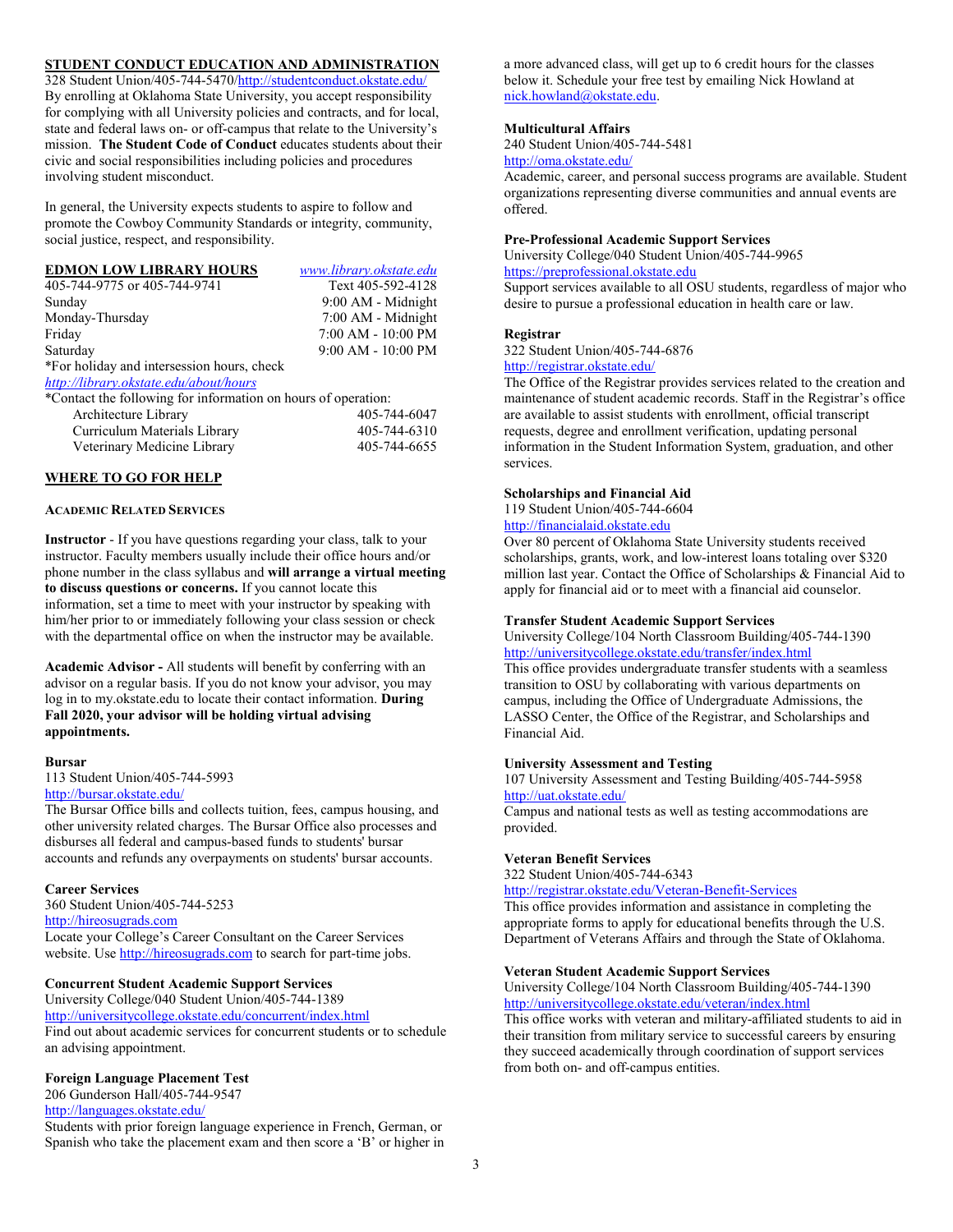#### **HEALTH RELATED SERVICES**

# **Counseling Psychology Clinic**

107 Public Information Office/405-744-6980

https://education.okstate.edu/ccp\_clinic/index.html Faculty and graduate students offer high quality and cost efficient psychological and mental health services to students Monday through Friday.

# **Psychological Services Center**

118 Psychology Building/(405) 744-5975

<https://psychology.okstate.edu/osupsc>

Graduate Students in the Clinical Psychology Ph.D. program offer low cost, evidence-based therapy as well as assessment for ADHD and learning disabilities.

# **University Counseling Services**

320 Student Union/405-744-5458 https://ucs.okstate.edu/

Services include personal counseling, the Alcohol & Substance Abuse Center, and stress management through the Reboot Center.

# **University Health Services**

1202 W. Farm Road/405-744-7665 <http://uhs.okstate.edu/>

Any individual who feels as though they have concerning symptoms (fever, cough, difficulty breathing) or have been around someone being investigated for COVID-19 can call UHS at 405-744-7665. An allergy clinic, lab services, x-ray, travel clinic, women's clinic and pharmacy are among the services offered at this campus outpatient medical clinic.

# **Wellness Department**

405-744-5510

# <http://wellness.okstate.edu/>

Intramurals, group fitness and sports clubs are among the many programs and services available through the Wellness Department.

# **CAMPUS LIFE RELATED SERVICES**

# **Fraternity and Sorority Affairs**

211J Student Union/405-744-5490 <https://lcl.okstate.edu/gogreek/> For questions and comments about fraternity and sorority organizations, contact Fraternity and Sorority Affairs.

# **Housing and Residential Life**

100 Iba Hall/405-744-5592 [http://reslife.okstate.edu](http://reslife.okstate.edu/) For questions and comments about housing and residential life, contact the Housing administration office.

# **Leadership and Campus Life**

211 Student Union/405-744-5488 [http://lcl.okstate.edu](http://lcl.okstate.edu/)

Get involved through student organizations; the Center for Ethical Leadership; International Students & Scholars; Non-traditional Student Services; and Parent & Family Relations.

# **Service-Learning Volunteer Center**

211G Student Union/405-744-5145 <https://lcl.okstate.edu/volunteer/> Find volunteer opportunities and earn the recognition C.O.R.D. to wear

# at graduation.

# **University Dining Services**

076 Student Union/405-744-4424 <http://dining.okstate.edu/>

For questions and comments about meal plans or university dining operations, contact University Dining Services.

# **ACADEMIC SUPPORT RESOURCES AND TUTORING**

# **Learning and Student Success Opportunity (LASSO) Tutoring Center**

021 Classroom Building/405-744-3309

<https://universitycollege.okstate.edu/lasso/>

LASSO offers free individual and group tutoring for a variety of courses. During Fall 2020, tutoring, supplemental instruction, and Academic Success Coaching appointments will be offered online.

# **STUDENT ACADEMIC SERVICES CENTERS**

# **Ferguson College of Agriculture**

136 Agricultural Hall/405-744-5395 Contact: Dr. Deb VanOverbeke <http://agriculture.okstate.edu/students/>

Academic support and career guidance resources are available for Agriculture students.

### **Arts and Sciences**

213 Life Sciences East/405-744-5658 Contact: Dr. Amy Martindale <https://cas.okstate.edu/advising>

Academic support and career guidance resources are available for Arts and Sciences students.

### **Education and Human Sciences**

101 Human Sciences/405-744-5053 Contact: Ms. Kristi Seuhs

[https://education.okstate.edu/undergraduate-students/index.html](https://nam04.safelinks.protection.outlook.com/?url=https%3A%2F%2Fmigrate-education-v2.okstate.edu%2Fundergraduate-students%2Findex.html&data=02%7C01%7Ccandace.thrasher%40okstate.edu%7C0eb4ba5803e248b8c8a608d8118274f0%7C2a69c91de8494e34a230cdf8b27e1964%7C0%7C0%7C637278599286070938&sdata=XZFjQO5wOVtmDGvvmlxr%2FAZZUhH4VCpE45MZGt7FFuk%3D&reserved=0) Academic support, advisement and career counseling is available to all Education and Human Sciences majors.

# **Engineering, Architecture and Technology**

111 Engineering North/405-744-5276

Contact: Mr. Lance Millis

<https://studentservices.okstate.edu/advising>

Academic advising and career services are available for all CEAT students. Tutoring is offered for general math, science, and engineering courses.

### **Spears School of Business**

155 Business Building/405-744-2772 Contact: Ms. Marissa McIntyre *<https://business.okstate.edu/student-services/>*

Academic advisement is provided for freshmen through seniors in all business major areas.

### **University College Advising**

214 Student Union/405-744-5333 Contact: Ms. Missy Wikle <https://universitycollege.okstate.edu/uca/>

University College Advising has academic advisors to help with your academic needs, whether planning your semester schedule, teaching your First-Year Seminar class, looking at degree options, or helping to bridge the gap between student life and academic success. Call or visit the office anytime Monday through Friday, between 8:00 a.m. and 5:00 p.m.

#### **DISCIPLINE SPECIFIC TUTORING**

### **Accounting**

416 Business Building/405-744-2863 <https://spears.okstate.edu/accounting/ace/> Support is provided to all students enrolled in classes offered by the OSU School of Accounting.